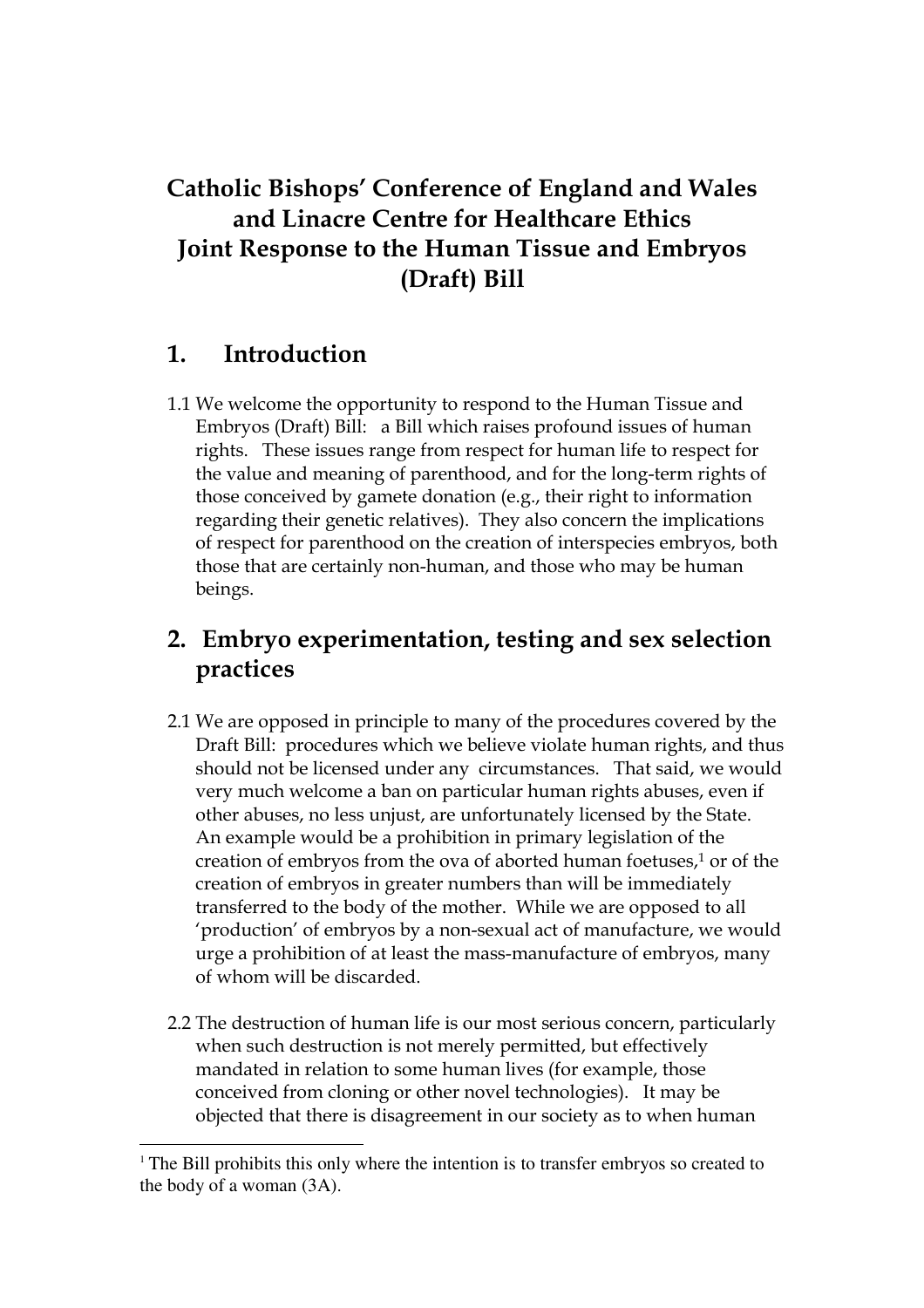life begins. In fact, there is little disagreement among human embryologists that most human lives are formed from sperm and ova, and not (except for twins or clones) from other cells or groups of cells. Where there is more disagreement is over what respect is due to human lives at certain stages of development. Yet once a human individual comes to be, we must surely acknowledge that individual's objective interests in his or her welfare: interests which give rise to certain rights. If children already born can have interests and rights concerning benefits of which they are unaware – e.g. life, health, friendship, education - so, too, can unborn human beings. If an individual can benefit from something, whether immediately or later in life, that 'human good' is in his or her interests, with all that this morally entails.

2.3 The concept of a 'permitted embryo' is one we reject: in particular, we find offensive the application of quality control regulations providing for the 'withdrawal from use of […] embryos that are intended for human application but are known or suspected to be unsuitable for such application.' (8A). Unfortunately, the mechanical process by which IVF embryos are created tends to encourage a mindset according to which they are seen as products and possessions of older human beings. In view of the moral/symbolic inappropriateness of IVF, it is all the more important to protect those conceived by IVF from being treated as products thereafter – e.g. subjected to quality control. While we welcome the proposed ban on social sex selection of embryos, discrimination of grounds of disability is no more acceptable than discrimination on grounds of sex.

#### 3. Surrogacy and ovum donation

3.1 There are various ways in which reproductive technologies can exploit those affected, including ovum donors and 'surrogate mothers', who are asked deliberately to become the mothers of children they will then deliver to third parties. We are opposed to the facilitation of surrogacy by permitting surrogacy organizations to advertise for, and pay 'expenses' to, surrogate mothers. This also applies to the recruitment of ovum donors, who are also put at risk by drugs used to produce multiple ova. Both surrogacy and ovum donation fragment human motherhood, and should not be socially condoned.

#### 4. Inter-species embryos

4.1 With many others, we are very disturbed by the proposed expansion of conditions under which embryo research may be performed. In particular, it is proposed to allow for the permission of research on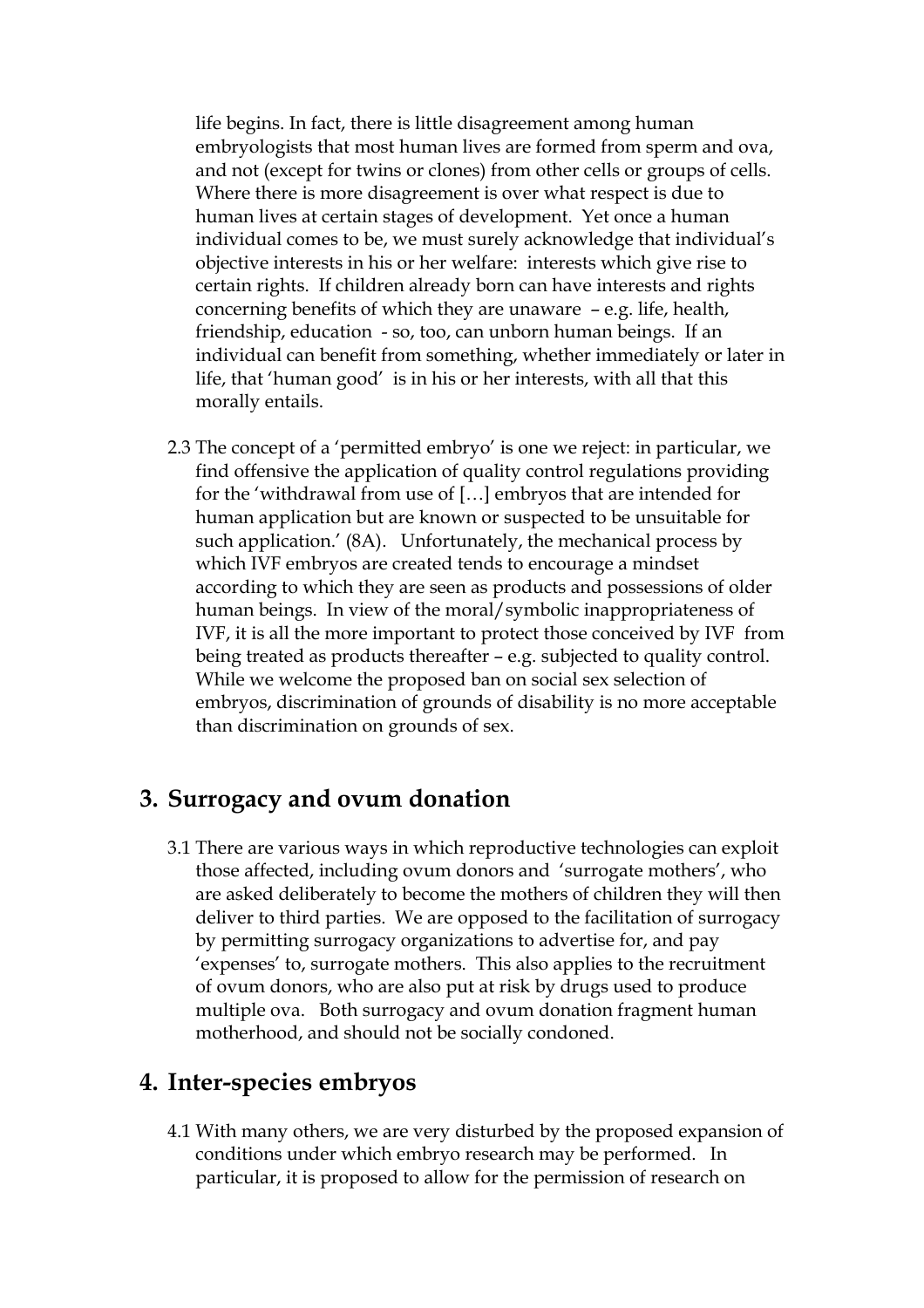human embryos - or what may be human embryos - created by the combination of human and animal material.<sup>2</sup> In other cases, there may be a real risk of creating a genuine, though damaged human embryo, and the reasons against such experiments will be consequently even more serious. If an embryo is conceived with a single animal gene, or even if a human nucleus is placed in an animal ovum, this may be compatible with the presence of a genuine human embryo following the procedure. Such an embryo, in the latter case, would be a clone deprived of all human parents, and would thus be still further alienated from any possibility of parental protection.

4.2 We oppose the exclusion of interspecies embryos from the definition of embryo in the Act. At very least, embryos with a preponderance of human genes should be assumed to be embryonic human beings, and should be treated accordingly. In particular, it should not be a crime to transfer them, or other human embryos, to the body of the woman providing the ovum, in cases where a human ovum has been used to create them. Such a woman is the genetic mother, or partial mother, of the embryo; should she have a change of heart and wish to carry her child to term, she should not be prevented from doing so.

#### 5. Prevention of Gestation

 $\overline{a}$ 

- 5.1 In the same way, while we oppose the permission the Draft Bill envisages for germ-line interventions involving mitochondrial DNA (3ZA (5)), we do not believe that embryos so created should be discriminated against, or prevented from being transferred to the ovum provider. The same applies to embryos subjected to other forms of experimentation: the initial wrong done to the embryo cannot justify the further wrong of ending his/her life.
- 5.2 Nor do we believe that there should be any time-limit for the storage of embryos (as opposed to gametes), not least because when embryos are unfrozen, the intention, and not merely the expectation, will often be that the embryo die. In particular, it should not be possible, where the genetic mother of an embryo wishes to have the embryo transferred to her womb, for her partner and/or the genetic father to veto the transfer. As the existing mother of the embryo, the woman should be permitted to act as a mother in supporting her child and carrying him or her to term.

 $2^2$  For more detail on this, see the Linacre Centre's submission to the Science and Technology Committee on hybrid and chimera embryos (available online at http://www.linacre.org/hybridschimeras.pdf).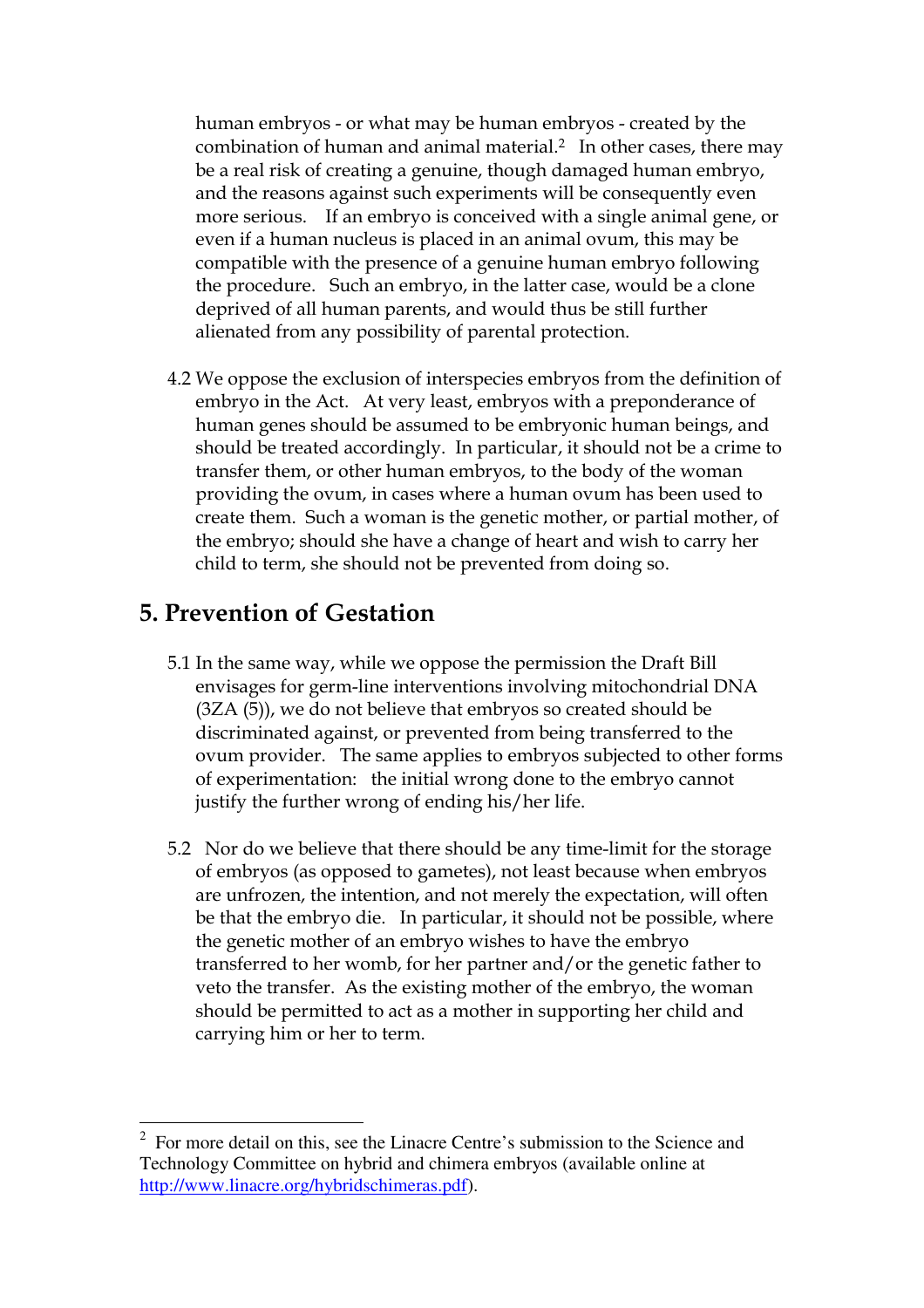# 6. Parenthood and rights of offspring

- 6.1 We strongly oppose the removal of the requirement to take account of the child's need for a father in providing fertility services. That children need fathers is a fact supported by millennia of human experience; moreover, the testimony of those separated from their genetic fathers, including those conceived from donor sperm, underlines the importance of the genetic paternal relationship for a healthy sense of identity.<sup>3</sup>
- 6.2 This proposed change in the law would have profoundly harmful consequences, both for children and for wider society. Of course there are many children whose family circumstances are such that they do not know their father, and who nonetheless grow into healthy adults. But this does not take away from the reality that to have a mother and a father is a profound human need. Deliberately to sanction the conception of children who will be deprived of both a genetic and a social father is to place the wishes of adults above the human rights of the child.
- 6.3 In the light of emerging evidence that donor-conceived adults can feel profoundly damaged by their lack of contact with genetic parents and other relatives, we find extremely rash the proposals of the Draft Bill with regard both to who may receive fertility services, and who may count as a parent of any child conceived. The Draft Bill's provisions are radical, directing that while the ovum donor is not to be regarded as a parent by that fact, the same-sex partner of a woman being treated is to be regarded as a second parent - even if she dies before the pregnancy begins. Moreover, the Draft Bill requires that no-one is to count as the child's father where a second female parent has been recognized. This involves a re-writing of history of the kind that adult donor offspring very reasonably dispute. If a man who conceives a child naturally is rightly counted by the law as a father, even if he had no intention to conceive and was not married to the mother, a donor who deliberately assists in the conception of a child should surely count as a father, at least for the purpose of registering the birth, thus facilitating later contact with the child.

 $\overline{a}$ 

<sup>3</sup> [3] See e.g. *Who Am I? Experiences of Donor Conception*, Idreos Education Trust 2006; A.J. Turner and A. Coyle, 'What does it mean to be a donor offspring? The identity experiences of adults conceived by donor insemination and the implications for counselling and therapy', *Human Reproduction* 15 (2000): 2041-2051; A.W. Cordray, 'A survey of people conceived through donor insemination', *DI Network News* 14 (1999/2000): 4-5; A. McWhinnie, 'Gamete donation and anonymity: Should offspring from donated gametes continue to be denied knowledge of their origins and antecedents?' *Human Reproduction* 16 (2001): 807-817.